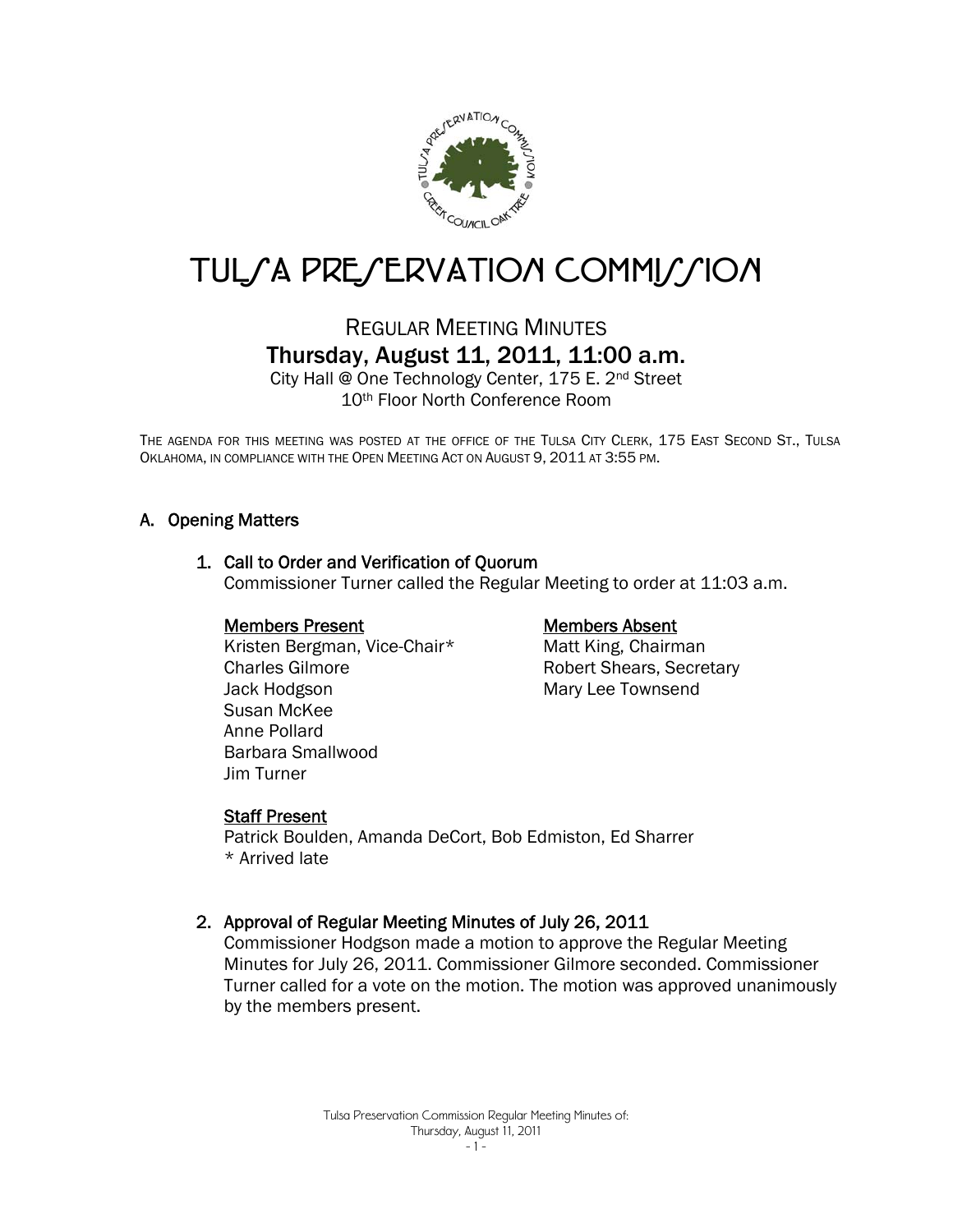# In Favor

Opposed None

Abstaining None

Not Present 1. Bergman

- 1. Gilmore 2. Hodgson
- 3. McKee
- 4. Pollard
- 5. Smallwood
- 6. Turner

#### 3. Disclosure of Conflicts of Interest

No one reported a conflict of interest with the proposals on the agenda.

#### B. Actionable Items

#### 1. COA-11-037 / 1319 E. 20<sup>th</sup> Street (Swan Lake)

Applicant: Paul Wanamaker

*COA Subcommittee Review Date: August 4, 2011*  Request: Construct two-story addition to rear elevation of house according to plans submitted.

Mr. Sharrer presented Mr. Wanamaker's Certificate of Appropriateness application to the Commission and read the applicable guidelines for this district. Mr. Wanamaker was present to answer questions.

Commissioner Turner read the COA Subcommittee Report. The Subcommittee found the application to be complete and recommended approval. Commissioner Hodgson made a motion to approve the application with no conditions. Commissioner Pollard seconded the motion. Commissioner Turner asked for a vote on the motion.

#### Vote: 1319 E. 20th Street

| In Favor     | Opposed | <b>Abstaining</b> | <b>Not Present</b> |
|--------------|---------|-------------------|--------------------|
| 1. Gilmore   | None    | None              | 1. Bergman         |
| 2. Hodgson   |         |                   |                    |
| 3. McKee     |         |                   |                    |
| 4. Pollard   |         |                   |                    |
| 5. Smallwood |         |                   |                    |
| 6. Turner    |         |                   |                    |
|              |         |                   |                    |

The motion was Approved Unanimously by members present and voting. North Maple Ridge Guidelines cited: B1.0.1 – B1.0.3, B1.2.1, B1.2.2, B1.3.2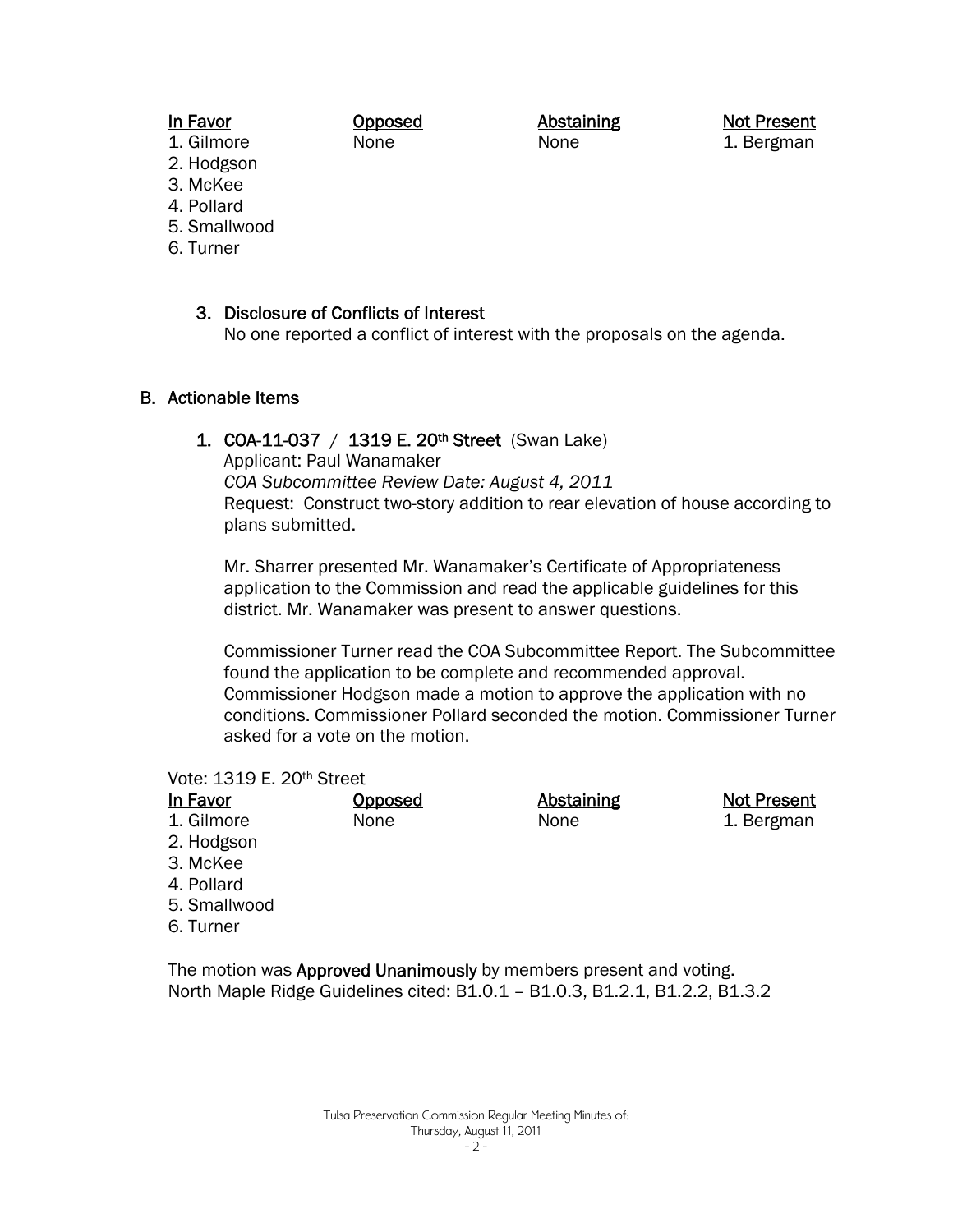## 2. National Register Nomination – Blue Dome Historic District

Lynda Schwan, Architectural Historian with the Oklahoma State Historic Preservation Office, gave a presentation on the 17-block Blue Dome Historic District. Much of the area was dedicated to rail yards and warehouses in its earliest development. Today, the rails have been removed for the most part and many of the warehouses have been converted to other uses.

Ms. Schwan noted that one objection to the nomination has been registered with her office. The property owner who objected owns a building listed as noncontributing to the district.

Commissioner Pollard made a motion to find the Blue Dome Historic District eligible for the National Register of Historic Places and forward the nomination to the State Historic Preservation Office. Commissioner McKee seconded the motion. Commissioner Turner asked for a vote on the motion.

Vote: Blue Dome Historic District

| In Favor     | <u>Opposed</u> | <b>Abstaining</b> | <b>Not Present</b> |
|--------------|----------------|-------------------|--------------------|
| 1. Gilmore   | None           | None              | 1. Bergman         |
| 2. Hodgson   |                |                   |                    |
| 3. McKee     |                |                   |                    |
| 4. Pollard   |                |                   |                    |
| 5. Smallwood |                |                   |                    |
| 6. Turner    |                |                   |                    |
|              |                |                   |                    |

The motion was Approved Unanimously by members present and voting.

#### 3. National Register Nomination – Sophian Plaza

Lee Anne Zeigler, Executive Director of the Tulsa Foundation for Architecture and Sophian Plaza resident, gave a presentation on the historic Sophian Plaza, located at 1500 South Frisco Avenue. The 48-unit building is currently condominiums. She reported that a meeting for the owners conducted by Ms. Schwan and Ms. DeCort was very well attended and no objections to the nomination have been made. Ms. Zeigler says the residents are "bursting with pride" at the idea of the Sophian Plaza being listed in the National Register.

Commissioner Smallwood made a motion to find the Sophian Plaza eligible for the National Register of Historic Places and forward the nomination to the State Historic Preservation Office. Commissioner Hodgson seconded the motion. Commissioner Turner asked for a vote on the motion.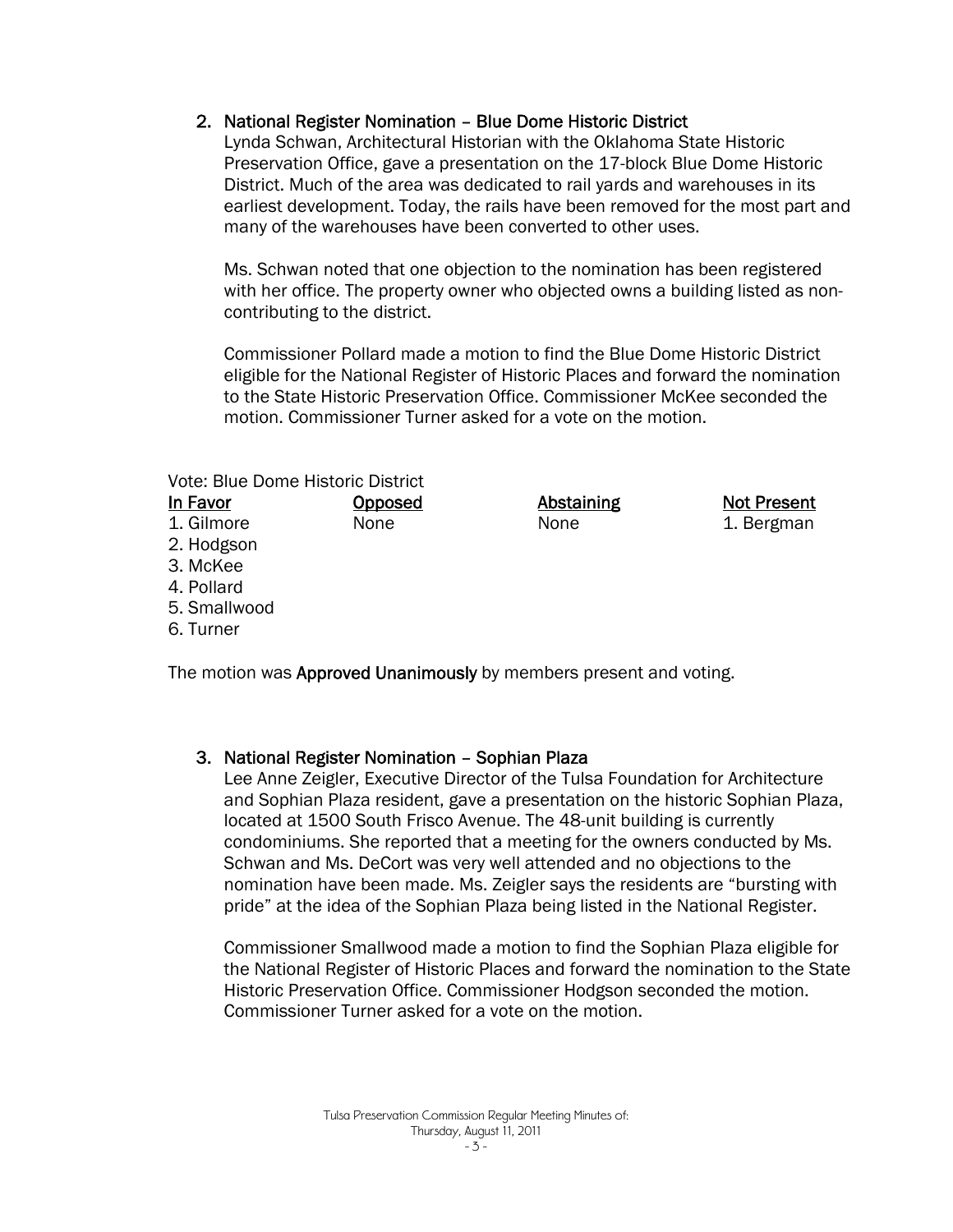Vote: Sophian Plaza

# In Favor

- 1. Gilmore
- 2. Hodgson
- 3. McKee
- 4. Pollard
- 5. Smallwood
- 6. Turner

The motion was Approved Unanimously by members present and voting.

Opposed None

4. Adoption of Updated Rules and Regulations (Rules & Regulations Committee) Commissioner Gilmore noted that small tweaks had made to the proposed Rules and Regulations based on feedback from the Commission at its July 26<sup>th</sup> meeting. He noted that the committee met 10 times to develop the copy of the document before the Commission. Gilmore thanked Commissioners Townsend and Turner, Mr. Boulden and Ms. DeCort for all their work.

Abstaining None

Not Present 1. Bergman

Commissioner Turner noted that a letter in support of the updates to the Rules and Regulations has been submitted and signed by the presidents of the Gillette, Swan Lake, and Yorktown Neighborhood Associations.

Commissioner Turner recognized meeting attendee Aaron Griffith, who asked for clarification about the process of removing properties from a zoning district being the same as creating a zoning district.

Commissioner Gilmore made a motion to adopt the proposed Rules and Regulations. Commissioner Smallwood seconded the motion. Commissioner Turner asked for a vote on the motion.

Vote: Adoption of Updated Rules and Regulations

| In Favor     | <u>Opposed</u> | <b>Abstaining</b> | <b>Not Present</b> |
|--------------|----------------|-------------------|--------------------|
| 1. Gilmore   | None           | None              | 1. Bergman         |
| 2. Hodgson   |                |                   |                    |
| 3. McKee     |                |                   |                    |
| 4. Pollard   |                |                   |                    |
| 5. Smallwood |                |                   |                    |
| 6. Turner    |                |                   |                    |
|              |                |                   |                    |

The motion was **Approved Unanimously** by members present and voting.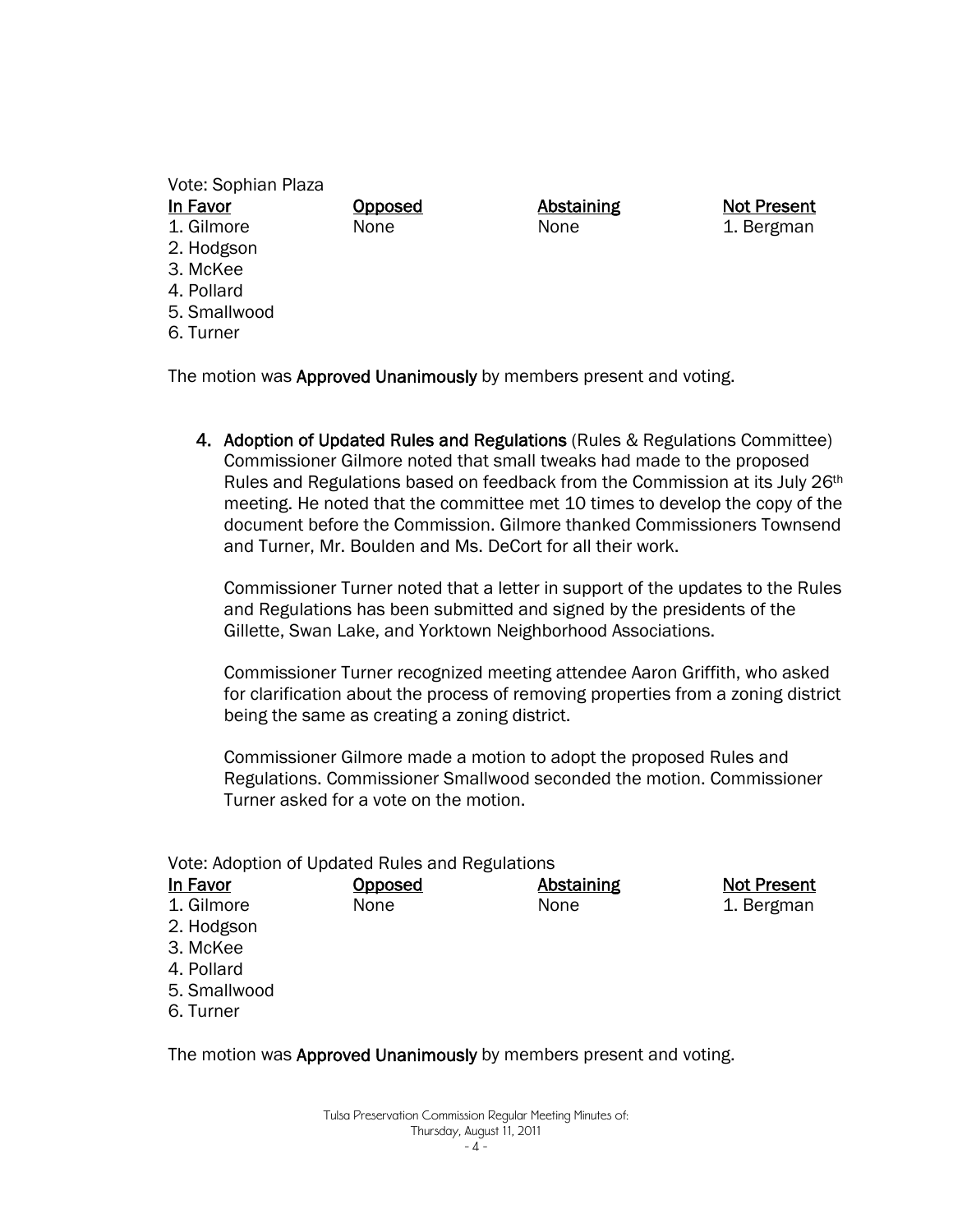- 5. Approval of Draft Unified Design Guidelines (Design Guidelines Committee) Due to requests from neighborhood residents, discussion of this agenda item was postponed to the next TPC Meeting on August 23 at 4:30pm.
- 6. Discussion / Possible Action on Tulsa Public Schools' Surplus Buildings (Staff) Ms. DeCort reported that Tulsa Public Schools recently put several of their recently surplused properties up for sale. Two surplused properties, Roosevelt School in the Owen Park neighborhood and Barnard School in Yorktown, are among the properties for sale. The School Board is reviewing bids and will decide on the sale of the properties soon.

Commissioner Pollard made a motion directing staff to submit a letter to Tulsa Public Schools asking them to strongly encourage adaptive reuse of the surplused properties rather than demolition. Commissioner Gilmore seconded the motion. Commissioner Turner asked for a vote on the motion.

Vote: Letter to Tulsa Public Schools

| In Favor     | <b>Opposed</b> | <b>Abstaining</b> | <b>Not Present</b> |
|--------------|----------------|-------------------|--------------------|
| 1. Gilmore   | None           | None              | 1. Bergman         |
| 2. Hodgson   |                |                   |                    |
| 3. McKee     |                |                   |                    |
| 4. Pollard   |                |                   |                    |
| 5. Smallwood |                |                   |                    |
| 6. Turner    |                |                   |                    |
|              |                |                   |                    |

The motion was **Approved Unanimously** by members present and voting.

# C. Reports

# 1. Staff Report

Ms. DeCort reported that the Preservation Leadership Training/Advanced program is taking place in Tulsa this week. Chairman King is attending, which is why he was unable to attend the TPC meeting. She invited the Commission and meeting attendees to attend the public presentations of the program participants' findings this Saturday, August 13<sup>th</sup> at Joe Momma's Pizza.

Ms. DeCort reported that so far the Commission has received three nominations for Preservation Awards. The deadline for nominations is Wednesday, August 17th.

Mr. Boulden introduced Bob Edmiston to the Commission. Mr. Edmiston will serve as legal counsel for the Commission in the future. Mr. Boulden is retiring from the City of Tulsa and begin serving as the City Attorney for the City of Bixby next week. Many of the Commissioners thanked Mr. Boulden for his service to the Commission and wished him well.